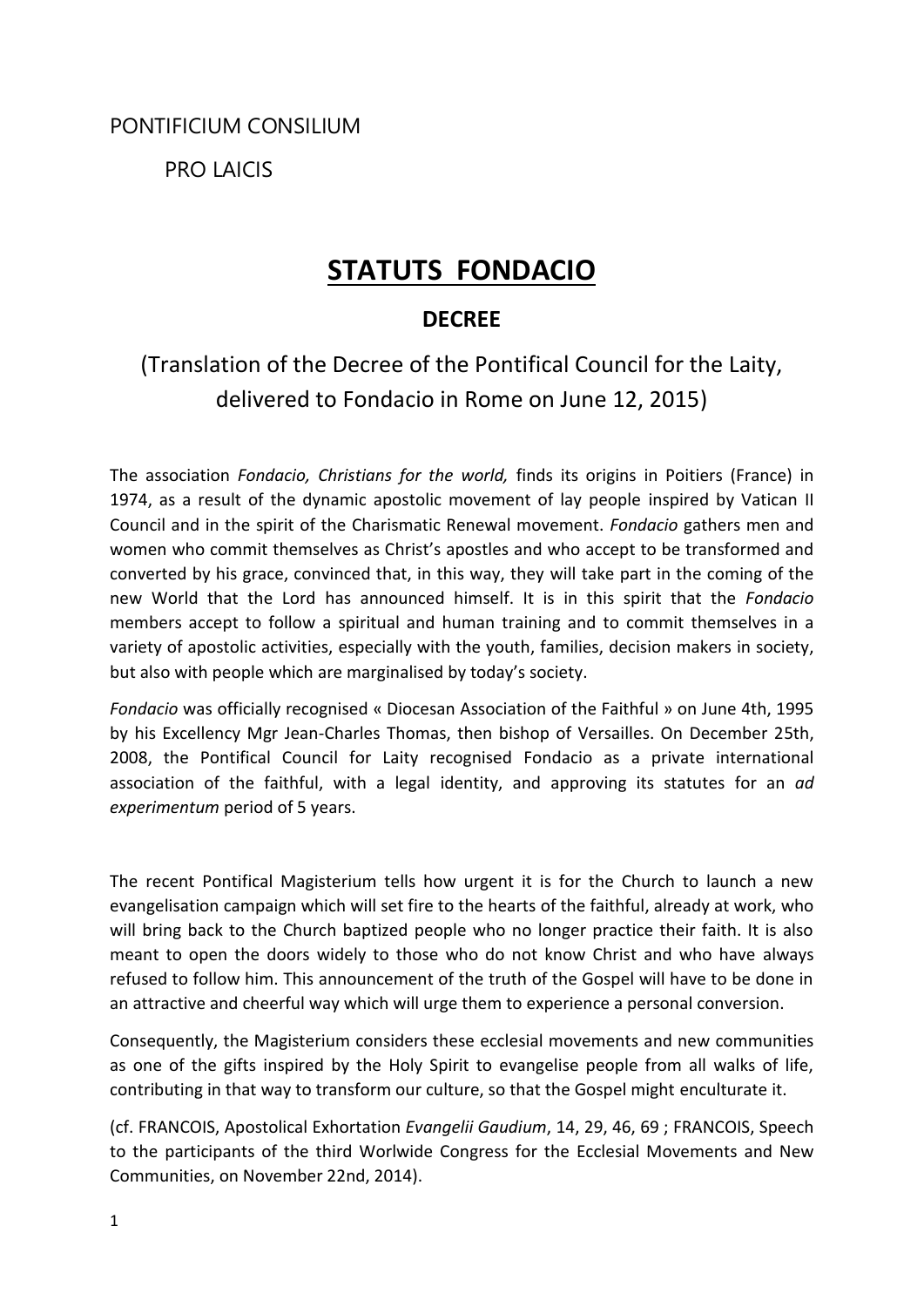### PONTIFICIUM CONSILIUM

### PRO LAICIS

Consequently:

In response to the request of definitive approval of the statutes addressed to the Pontifical Council for the Laity by Mr. François Prouteau, President of Fondacio, on October 30th, 2013;

Considering Fondacio's consolidation and development for the last five years;

After giving a positive answer to the modifications to the statutes proposed by the association:

Considering the article 134 of the Apostolical Constitution Pastor Bonus on the Roman Curia as well as the Canon 322 of the Code of the Canonic Law;

The Pontifical Council for the Laity decrees:

- 1) The confirmation of the acknowledgement of the association *Fondacio* as an international private association for the faithful, with a legal identity, according to the canons 298-311 and 321-329 of the Code of the Canonic Law ;
- 2) The definitive approval of Fondacio's statutes, well authentificated, a copy of which is stored in the archives of the Dicastery.

Given at the Vatican, the twelfth of June two thousand and fifteen, on the Solemnity of the Heart of Jesus.

Josef Clemens **Stanislaw Card. Rylko** Stanislaw Card. Rylko

Secretary **President**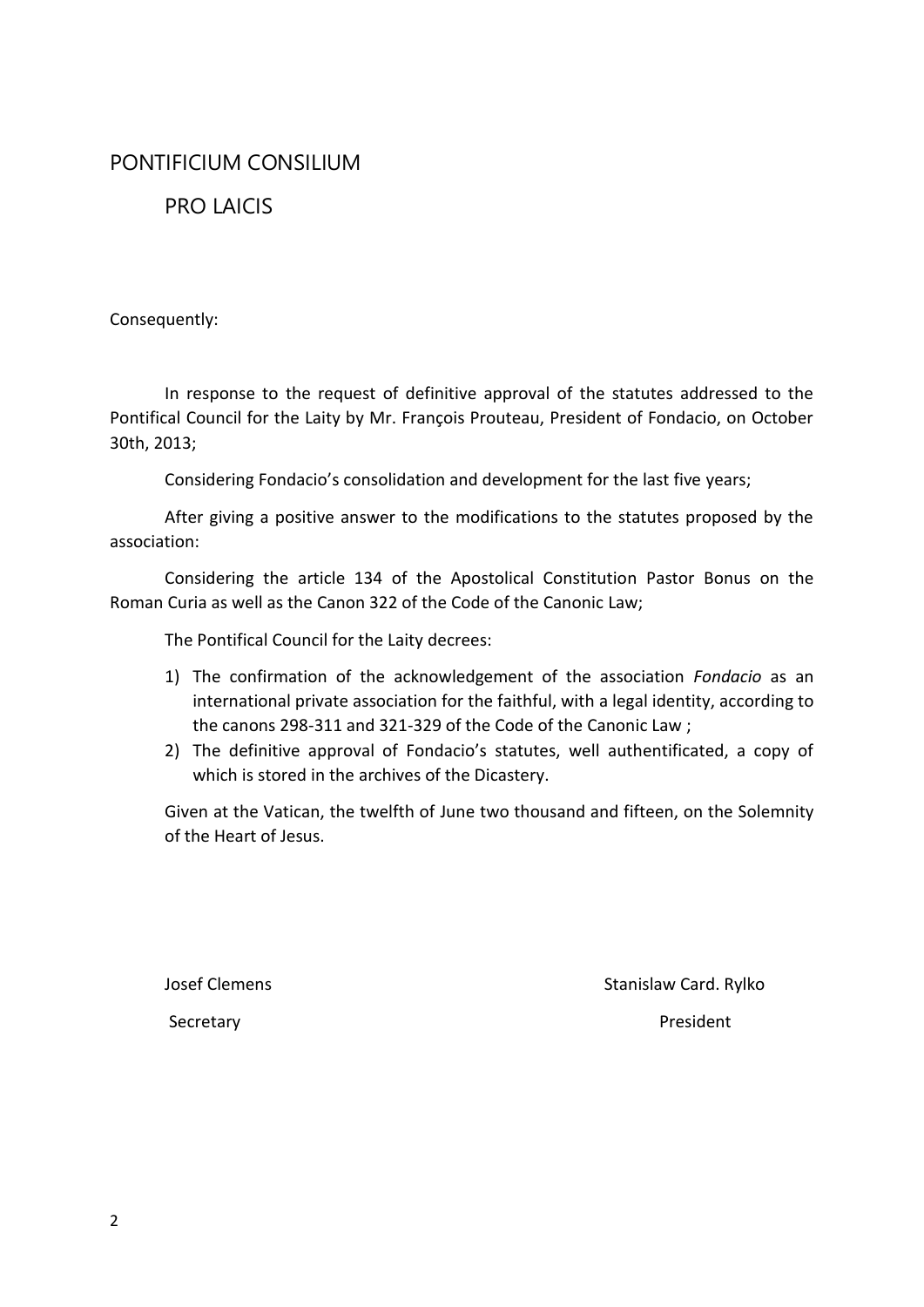# **INTRODUCTION**

- The catholic association of the faithful, *Fondacio*, gathers men and women who commit themselves to follow Christ in a life of prayer and brotherly love with others in all the fields of their lives (family, professional, associations ...) for the world and its future. Trying to give a meaning, both to their own life and to men and society in general, wishing to come back to the real human values, they experience the love of the Father and rediscover that Christ is the way to a new Life, the path to a renewed world.

Its spirituality is inspired by the idea that the New World announced by Christ is already here when people accept to be seized and transformed by the love of the Father and by the spirit of Christ Risen: however, it is also coming as a seed in the core of any social group which accept to be moved by the Spirit of the Gospel. God himself is calling us to participate to his incarnation.

« The joys and hopes, the worries and anxieties of our contempory men, as well as of the poor and all those who suffer are also the ones of Christ's disciples' and every human feeling find an echo in their hearts. » (*Gaudium and Spes*).

- Meeting the living Christ is the basic path of the Fondacio members. Through him they perceive that God is coming to love, take charge and save all that makes up their humanity. In his person, they feel they are invited to love and live fully their conditions of men and women, but also to be reached and converted at the heart of their suffering, their limits, their reluctance to love and their sins.

Meeting him leads them to marvel at every person they come across, to have a deep relationship with them. This person is called by God, is longing for him, has been created free and he is called to give herself through love too. His most honorable dignity is his vocation to be in communion with God. « *What is man, that you are mindful of him? and the son of man that thou visited him ? » (Ps 8, 5*). As a sinner, every man is called to salvation through faith. A « blessing attitude » is at the heart of Fondacio members spirituality: to be grateful for life, mine and others' and be thankful to God. It leads them to recognise God's work in other people and collaborate to it.

Meeting the living Christ enlightens their life and leads them to become « fermentation » of humanity in our society. It is an invitation to follow Christ to become his disciples. Wherever they go, they will discern the signs of the time and commit themselves in the world to be messengers of hope.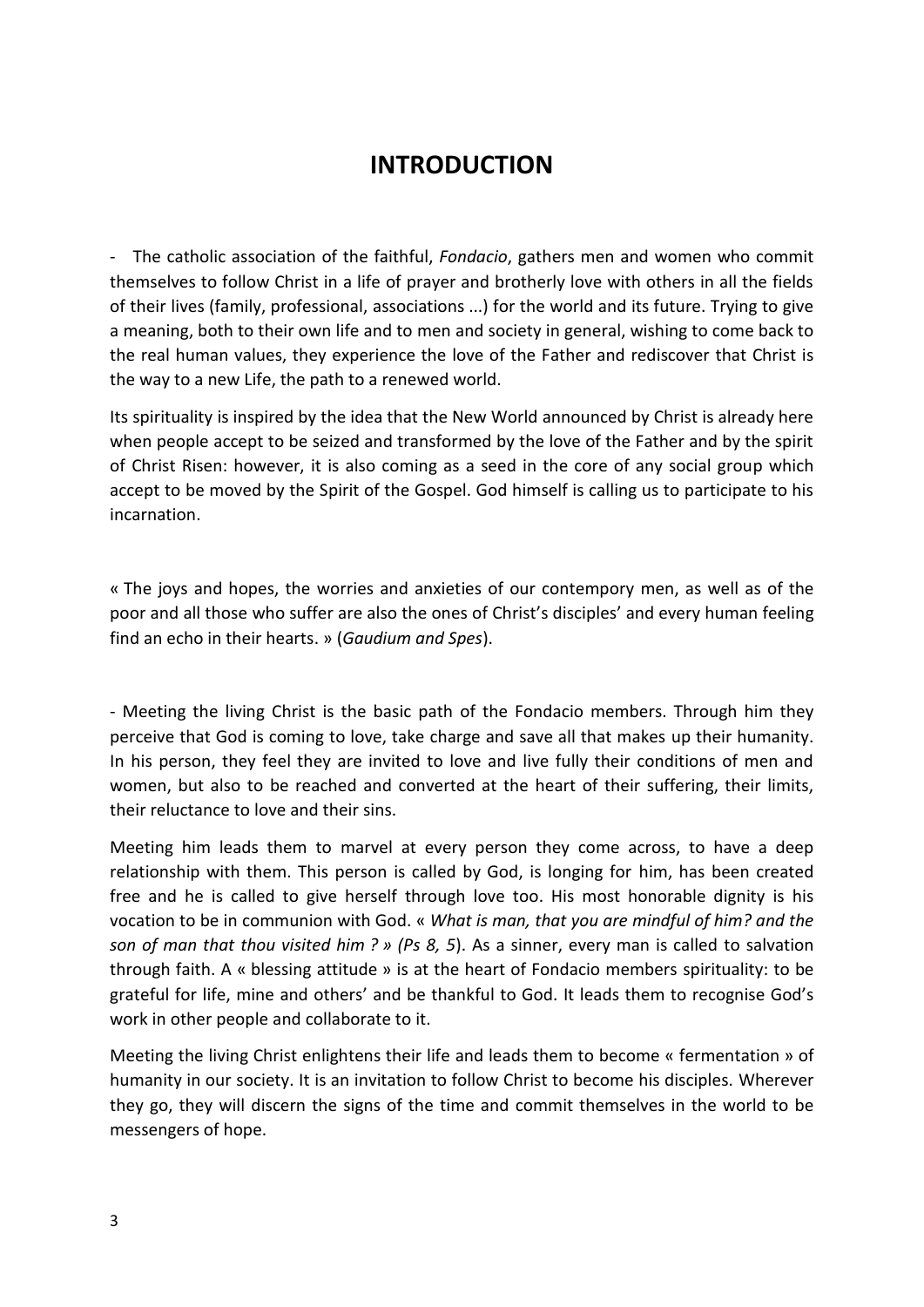- The *Fondacio* association members are eager to be filled by the Holy Spirit, which enables them to change their hearts gradually and to grow in obedience to God as children of the Father. Since the community's origins, they have received the grace of the « Baptism in the Spirit » which enables them to become like little chidren, abandonned and trustful. This grace, which calls to have responsibilities to face the world challenges, is the base of the community and its apostolic identity.

Through their commitments, either personal, collective or communautary, each member of Fondacio tries, in his everyday life, to listen to the Holy Spirit, who opens new ways and inspires new initiatives in a world which is changing, full of promises, but also of tragedies, challenges and inhuman situations.

- To live as a disciple, and to accept to be sent to the mission, in one's everyday life, supposes that one has a close relationship with God Trinity and one's brothers. The Christian community becomes a path to experience this alliance, which is the core of people's lives and entities who are part of *Fondacio*. In this way, *Fondacio* is an « Alliance community », a place where one can reload and find his way to God. *«I am the vine, you are the branches. He who is in me at all times as I am in him, gives much fruit, because without me you are able to do nothing. »* (Joan 15, 5) It is also a place of communion to become the face of Christ with others «*so we, though we are a number of persons, are one body in Christ, and are dependent on one another? »* (Rm 12, 4-5).

Through the ups and downs of its life story, and as a cell of God's People of and Christ's Church (Lumen Gentium n° 9), Fondacio is aware to be desired by God who is calling today's humanity to a new phase of its life. The Fondacio community recognizes itself as a cell of the Church in letting itself be attracted by the vision shown by the prophet Isaiah.

*I will get you together from the peoples, and make you come out of the countries where you have been sent in flight ……… And I will give them a new heart, and I will put a new spirit in them ; and I will take the heart of stone out of their flesh and give them a heart of flesh : so that they may be guided by my rules and keep my orders and do them : and they will be my people and I will be to them a God. » (Ezekiel, 11, 17-20)*

- Fondacio believes that a way of unity between several individuals, from all walks of life and all ages, but also from different christian confessions, is possible …… « *May they all be one! Even as you father, are in me and I am in you, so let them be in US, so that all men may come to have the faith that you sent me ». (Joan 17, 21).*

So, the Association Fondacio, composed of catholic faithful people, also welcomes as associates some Christians belonging to different confessions, while respecting their identity and their roots in their Church or in their first Community.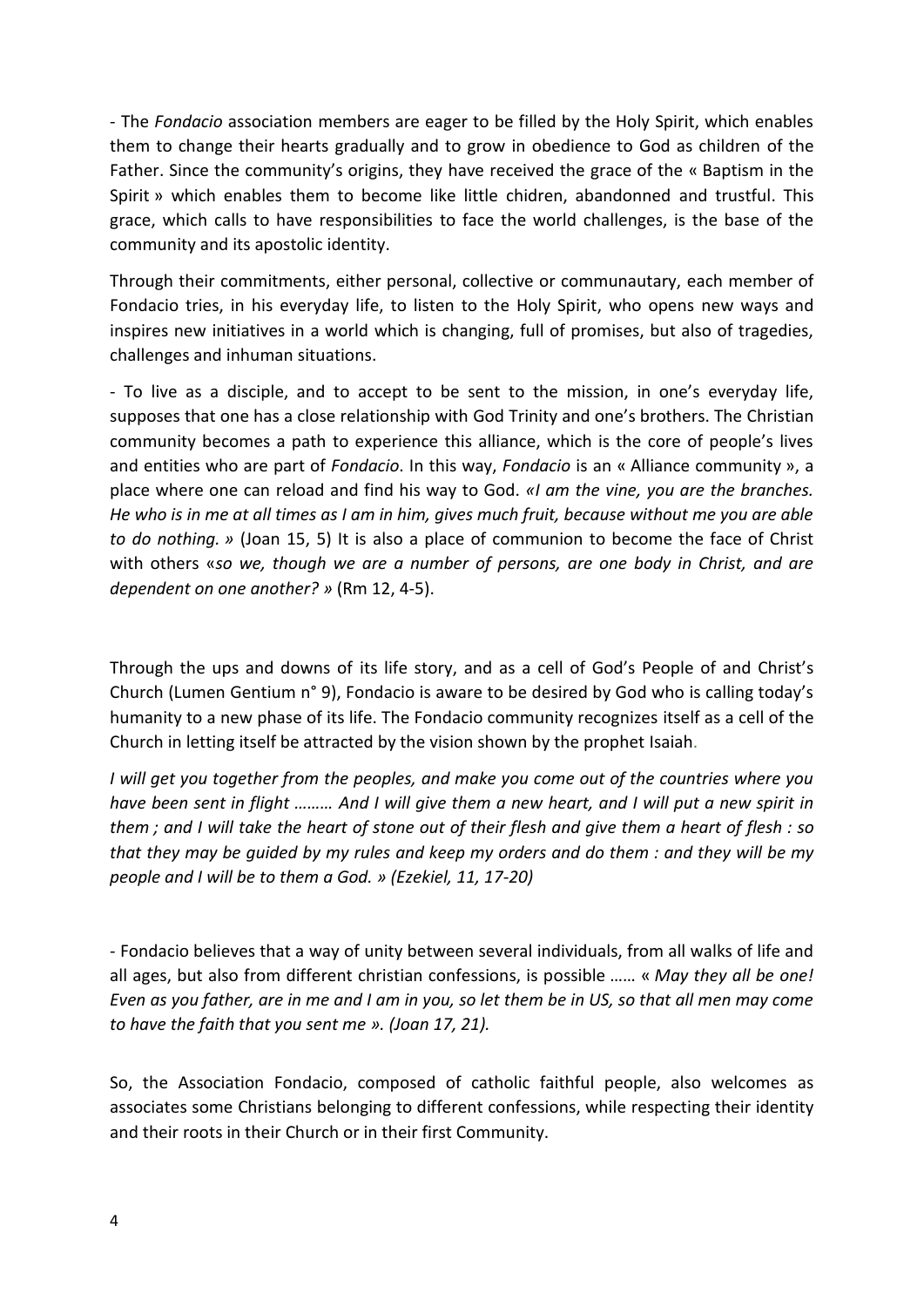Focussing on meeting the other person such as he is, its everyday life becomes ecumenical through sharing and brotherly correction, spiritual growth, and in a common mission every time it is possible.

*« Fraternity between christian people (…..) is based on the unique baptism which has a supernatural dimension, and which integrates us all in the unique Body of Christ. Together we proclaim that Jesus-Christ is God and the Lord » (Benedict XVIth; Ecumenical meeting in Cologne on August 19th, 2005).*

The Association Fondacio wishes to take an active, but modest part in the concern of the whole Catholic Church to help to «a full and visible unity of the Christians» (Benedict XVIth; Ecumenical meeting in Cologne on August 19th, 2005), following the indications of the Council Decree « Unitatis redintegratio » and the main lines of the Directory for Applying Principles and Norms on Ecumenism ».

*« Humanity cannot be renewed if men are not transformed* » (Paul VIth, Evangelii Nuntiandi, § 18). The members of the Association Fondacio are guided by this inspiration in their personal and community life. The purpose of their commitment is to be constantly renewed by the Holy Trinity who saves and inspires us, so that, sent to the world, they might help it to become more human and to open itself more to the presence of God, incarnated in Jesus-Christ.

This renewal path can be experienced by any christian person faithful to Christ, according to his own call. *Fondacio* takes its inspiration in the certainty that ordinary life is a theologal place and that all of us are called to sanctity, according to Christifideles Laïci. The community focusses on our baptismal vocation, especially on developing lay people vocations.

### **I - LEGAL IDENTITY**

1 - The Association Fondacio is an international private association of the faithful with its legal identity (according to the canons 298 to 311 and 321 to 329 of the CIC). Its reference is the Magisterium of the Catholic Church.

2 - The Association Fondacio is governed according to these statutes as well as other regulations of the Canon Law relating to it.

3 The headquarters of the Association Fondacio are located in France. It is presently in the diocese of Versailles at:

23, rue de l'Ermitage – 78 000 VERSAILLES – France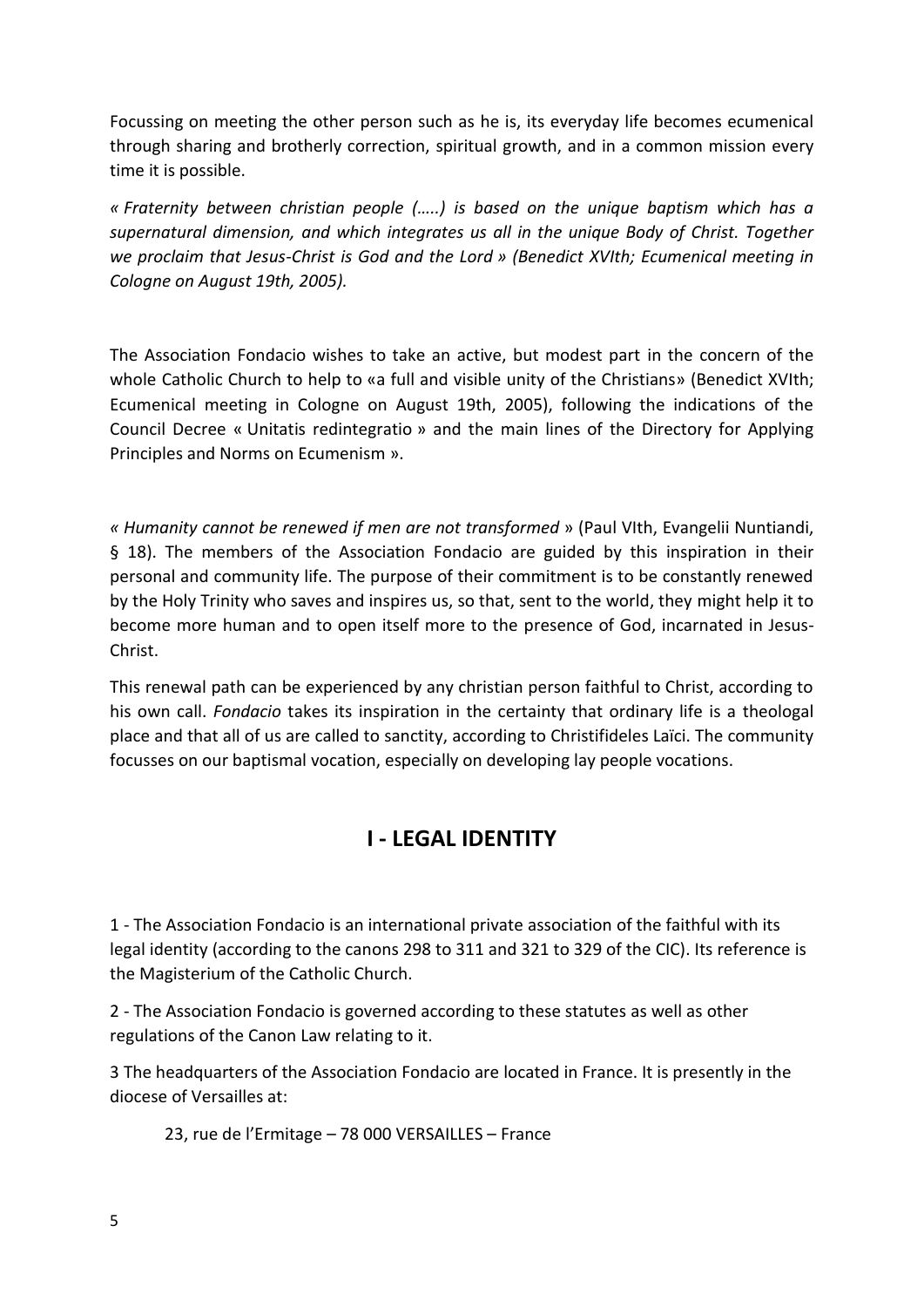### **II – PURPOSE OF FONDACIO ASSOCIATION**

4 - Fondacio's call is to commit itself in the world and to be present to the men and women of our world by listening to their needs. Following Vatican II inspiration, it sympathises deeply with human society. It tries to discern the signs showing how the Holy Spirit works in contemporary men and inspires concrete answers in the different fields of spiritual life, evangelisation, training and life in society. It believes in the progress of the civilisation of love. The sentence from St John « *For God had such love for the world that he gave his only son ».* (Joan 3, 16) supports and inspires particularly its actions and relationship with the world.

5 - *Fondacio* is aware to be called for the following specific missions:

- **To spread the Good News**: Fondacio wishes to speak the same language as its contemporary fellows, be close to them in their requests and claims, to announce them the Good News of Christ alive today.
- **To contribute to make society more human**: each member is called, in the name of his faith and through love, to commit himself in different life spaces (family, professional, social …) to make the world more holy. As a community, Fondacio also contributes to activities which will foster the human development and promotion in the spirit of the Gospel.
- **To call and train workers for the kingdom**: the path followed in Fondacio tries to encourage the growth of the people and the birth of new vocations, to support these workers wherever they are.
- **To contribute to the progress of the life of the Church**, by particularly encouraging communion between the members, ecumenism, baptised people responsibilities, promotion of community life, training Jesus-Christ' disciples and experiencing new ways to be at his service.
- 6 These missions are carried out in the following fields:
	- The youth
	- Couples and families
	- People having responsibilities in society
	- The poor and the marginalised
	- The elderly

### **III – LIFE, RIGHTS AND OBLIGATIONS OF THE MEMBERS**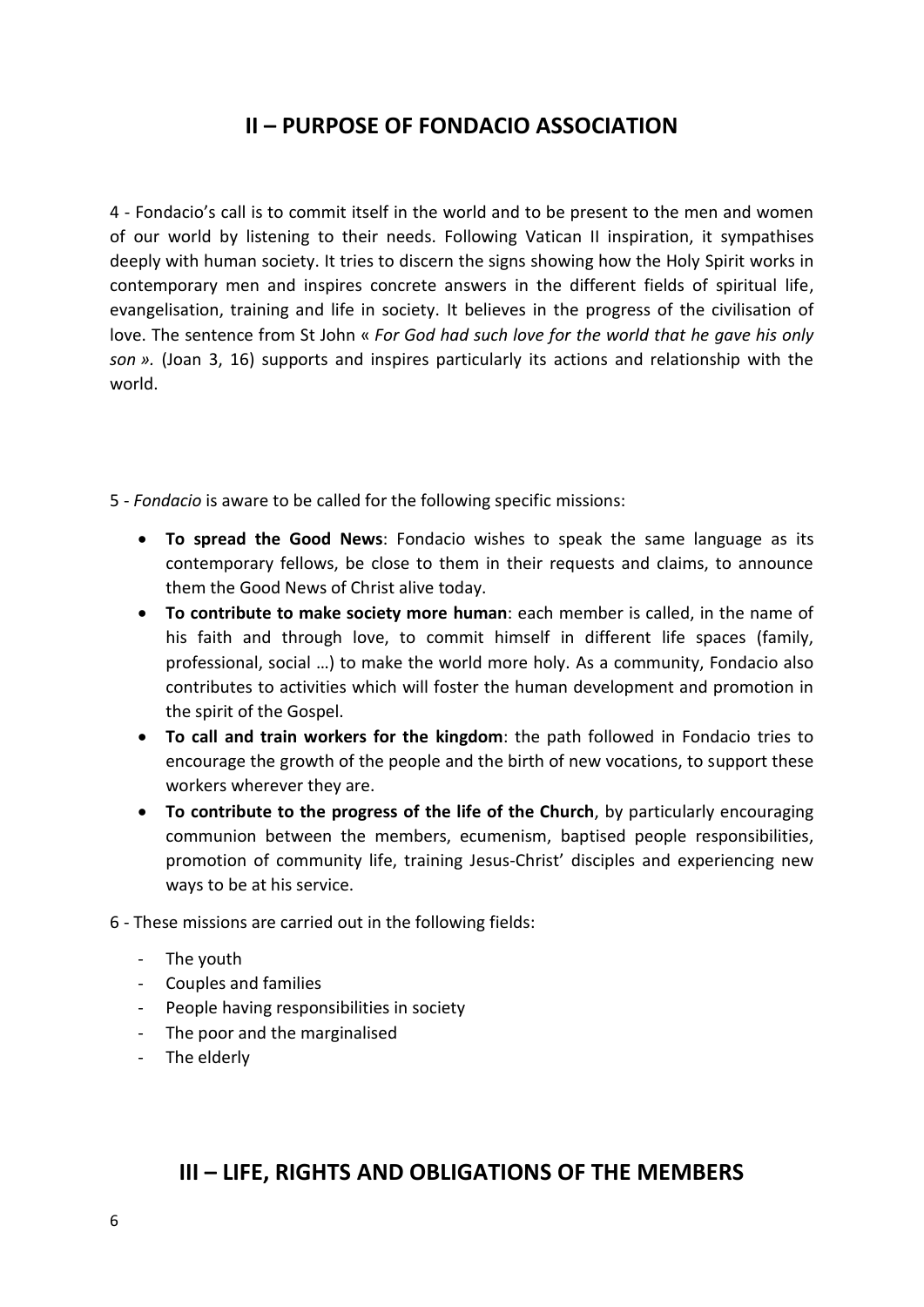7 - Fondacio, a community of alliance, offers to people of all ages, all walks of life, different social classes and cultural backgrounds, the adventure of an apostolic life in alliance with God. It is a place of sharing, meeting others, freedom and responsibility, communion, conversion, celebration and prayer, service, so that everyone will be at the core of the world according to his personal call, as a worker of the kingdom. Community life aims at encouraging the Christian experience and its life re-reading according to a process which helps to welcome salvation in Jesus-Christ.

8 - Any catholic person joining the alliance (cf. articles 9 to 14) proposed by the association Fondacio, is a member.

Non catholic Christians can be admitted in the association as associates. They live their faith according to their original Church or Ecclesial Community, particularly for the sacramental life. They take part in the liturgic celebrations, being aware and respecting that there is no full communion between the different Churches of the Christian communities.

As far as missions and community life is concerned, members refer to the association *Fondacio*. In these fields, they follow the teaching of the Catholic Church.

The norms of the statutes concerning the members could be applied to the associates by analogy, taking their Church position into account, unless it deals with duties and rights typical of the members.

9 - In order to be transformed according to Christ and become «christians for the world», the members of the association *Fondacio* commit themselves freely to organise their life according to a base and three priorities:

10 - **Base**: a life united to God through prayers and sacraments.

The commitment of the Fondacio association members is based on their desire to give God the first place in their lives, to see his presence in everything, to reach the full dimension of their divine nature, by the only Son, in the Holy Spirit. Personal prayer but also with the community, practice of the holy sacraments, being fed by the word of God, but also a humble everyday life and duties to others, in a contemplative attitude, are all the means available on this path to meet God alive in man's heart.

11 - **Priority to a path of conversion**: the members do wish to cooperate actively to the transforming grace of God, to their personal conversion, and to take all the appropriate measures to succeed it. Training is provided within the community, through a well structured course, but also outside. It aims at taking each member in a dynamic of growth and fulfilment for his own life and for the mission as Jesus-Christ's disciple. It is personalized and contains various dimensions: spiritual, biblical, personal development, etc …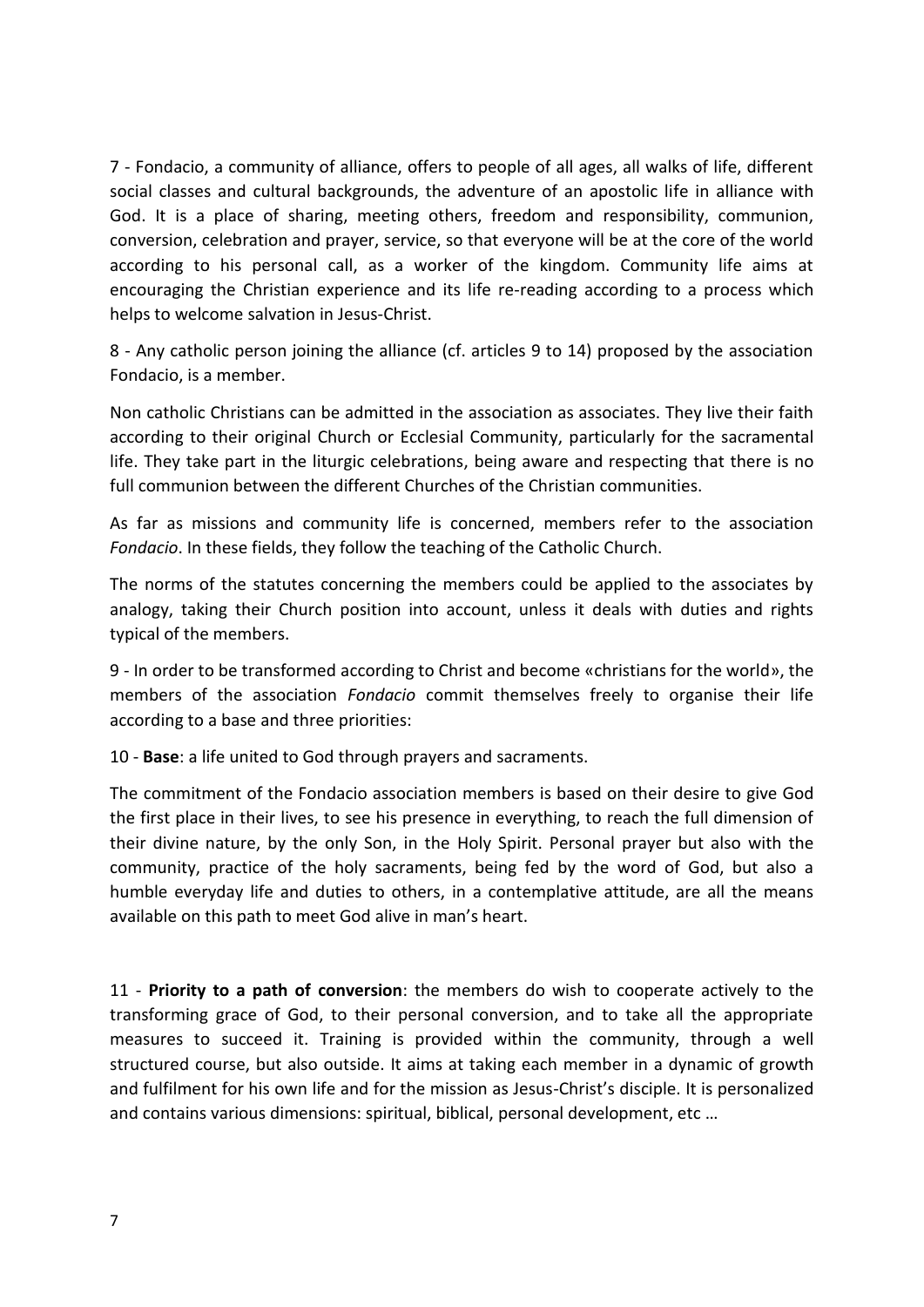12 **- Priority to live this path with others, within a community**: « *When two or three are gathered in my name, I am here among them* » (Mt. 18, line 20). Through prayers in groups and the spiritual survey of their lives, the members experience that God gives himself through the face and words of the brothers and sisters. Community gatherings are priviliged times of brotherly love, friendship, forgiveness and celebration. Commiting oneself in a community aso includes financial sharing to the common good and for the mission.

13 - **Priority to the apostolic work**: « *He sent them before him, two together, into every town and place where he himself was about to come »* (Luke 10, 1). The association Fondacio focusses on promoting and organising events proposing the Good News of Jesus-Christ to men and women of our time, in their culture and language. It also encourages some activities oriented towards the promotion of Man in the light of the Gospel and following Christ's example, especially in helping the poorest. What is at stake for the members of the association *Fondacio* is to be witnesses of the Hope which is in them and of the love of God. They feel called, by Christ and in his friendship, to take their share of responsibility in the future of humanity. This entails announcing the good News, thanks to everyday behaviours and commitments of solidarity in the world.

### 14 - **To help the members to live all these priorities, different means are proposed, especially:**

- To take time for personal prayer
- To take an active part in the church and sacramental life
- To be accompanied in the community by a person who is not the head of the group
- To join the community activities and gatherings
- To take part in the missionary activities according to everyone's possibilities
- To follow the appropriate training for a human and spiritual growth
- To share financially (tithe)
- To take part, through services, to the common good of the community.

These represent the path offered to each member to acquire faith gradually and get a more unified life.

15 - The members are called to live a life of conversion, of concrete alliance and interpersonal links with others. So, they accept to open themselves to the word of God, to the suggestions and advice of the brothers and superiors in the community, whose role is to help them to discern how relevant to the Gospel their choices are, in the light of Christian faith. However, each member keeps a full autonomy for his personal, professional and material choices.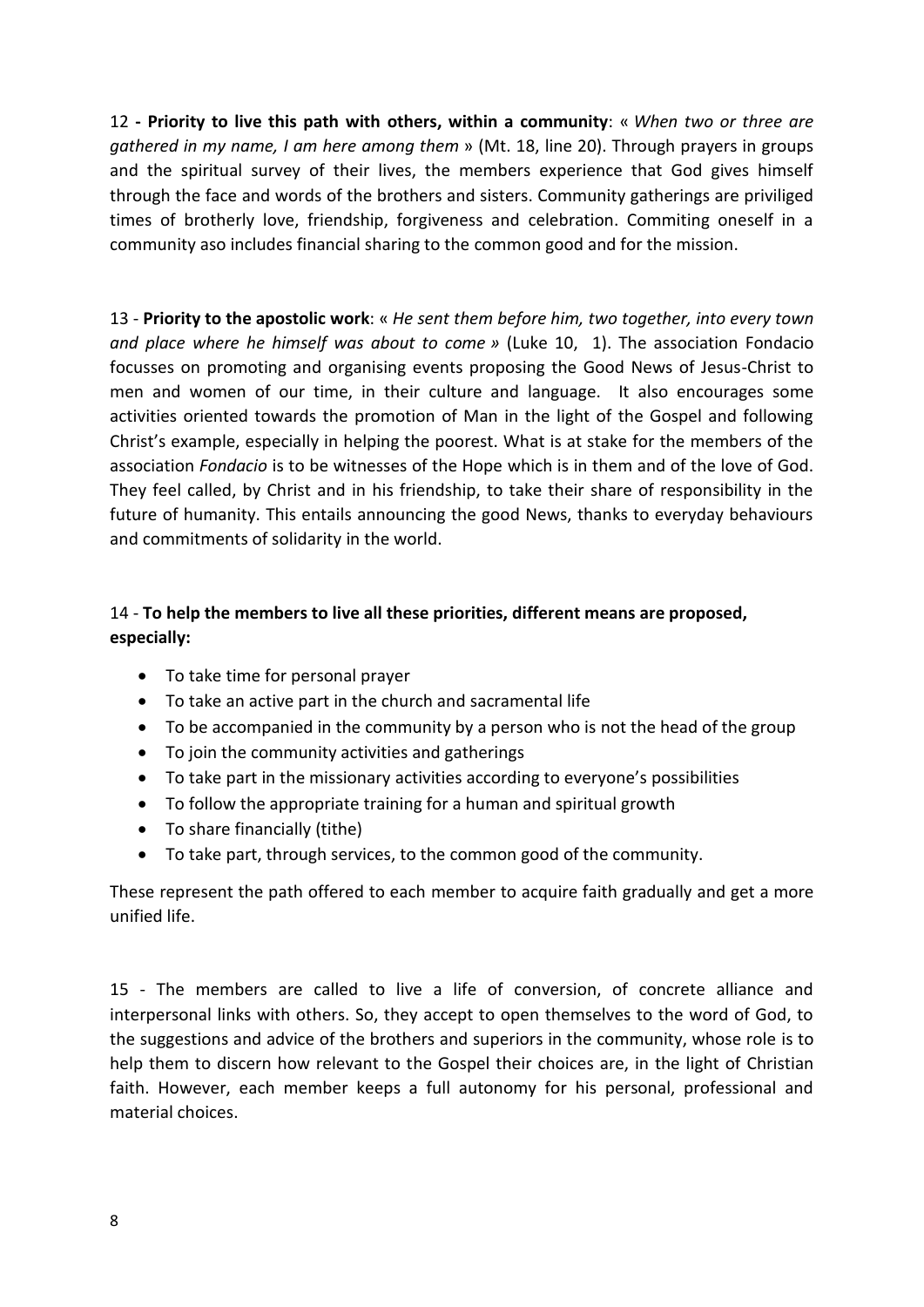16 - Training proposed by the Community are offered to the members, places for gathering and praying, special events and missionary projects, as well as all the means of information which are meant for them.

17 - Every one can keep and manage his own material goods.

18 - The members pledge not to make any declarations or take any actions in the name of *Fondacio* - especially the ones which would lead them to court – neither privately or in public, without the written authorisation of the person in charge, both on a national or international level.

19 - Only the catholic members can attend and express themselves in the community assemblies and be elected to a role of responsibility, for which it is necessary to meet some criteria which will be different for each entity (cf. chapter VI). The associates are allowed to attend the community assemblies and be associated to some people in charge, on a consulting basis. Both members and associates can expect to be supported in their burdens.

20 - If a member considers that a measure taken by a person in charge does not respect the spirituality of Fondacio and/or the freedom of the persons, he can appeal to a higher authority according to the internal hierarchy set up by *Fondacio*.

21 - Each member should observe the present statutes. He also has the moral duty to help and pray for the other members.

### **IV - ENTRANCE AND COMMITMENT PROCEDURES**

### **Entrance and commitment in the community** :

22 - Each Fondacio member lives his path of alliance with God within a community group and takes part in a missionary project. The community groups can gather between ten and sixty members. They do not live together in the same place but are a group of people who meet regularly in the spirit of *Fondacio* to feed their spiritual life and organise missionary projects.

People wishing to join *Fondacio* are invited to take part to community gatherings and start the discernement process which has been defined, case by case, by the community.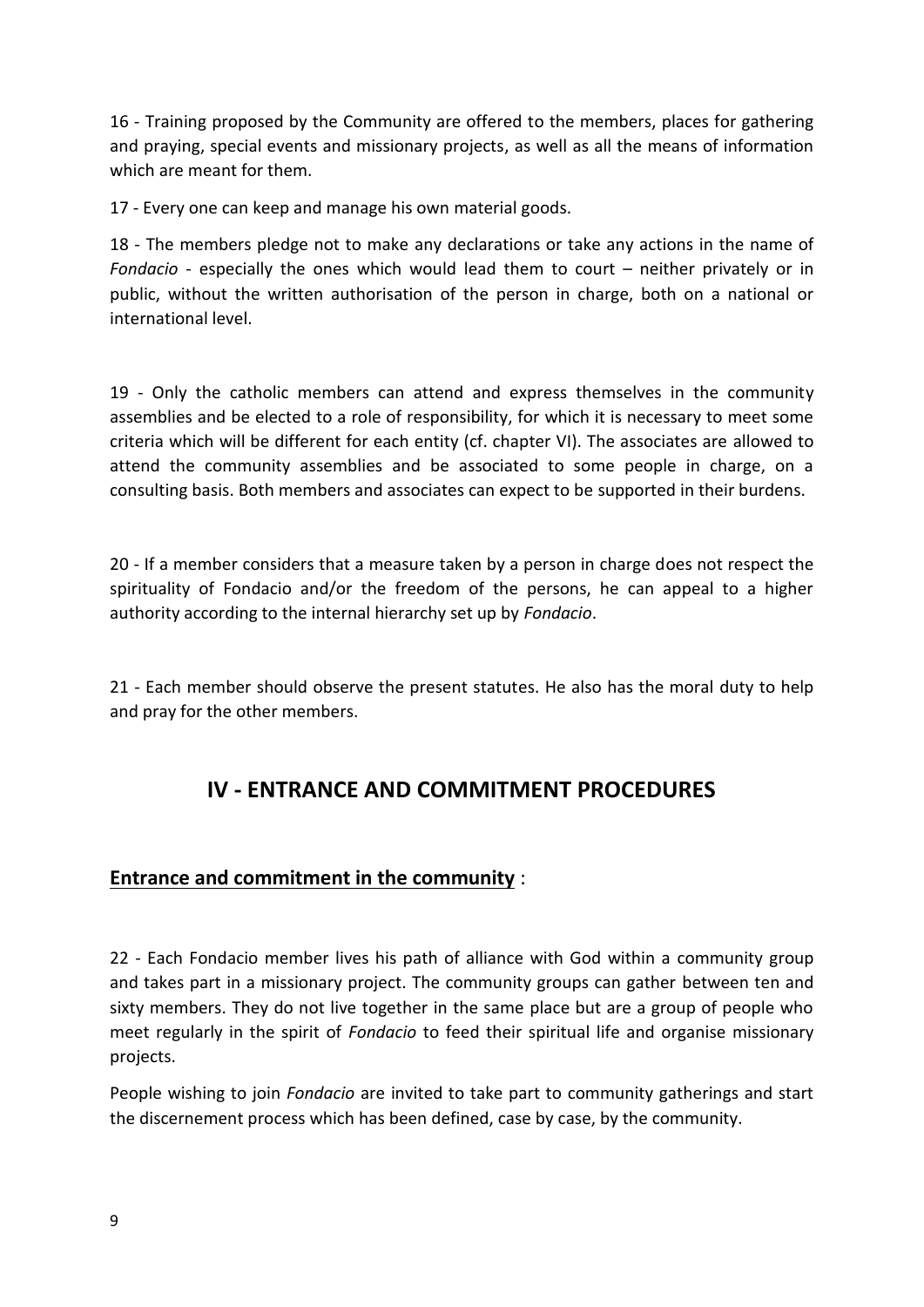23 - The entrance process includes, besides other processes, to write a letter expressing one's motivitations to the member in charge of the group. (cf. article 50).

24 - When the member in charge gives a positive answer, this is the official entrance in the community. It will be proclaimed during a liturgic celebration with all the community.

25 - For some people, who cannot, for personal or social reasons, write a letter of request, other means of admission can be organised.

26 - There are a lot of people who take part in the missionary activities of *Fondacio* but do not feel called to be bound by an «alliance» with God in this specific community. The community thanks them, acknowledges and enjoys their participation, feeling supported and accompanied by their friendship and the different forms of collaboration decided by them.

This participation is done in different ways and each one is free to define it according to the activities developed by the community on a local scale. *Fondacio* opens its doors widely and will keep on this relationship.

#### **Commitment for a long period of time :**

27 - For the members who have been commited in *Fondacio* for more than seven years running, a long term commitment is offered. Ths member will have to start a discernment process where will be examined:

- How relevant to the Gospel his life is and the way he intends to progress in the future, especially regarding truth in his relationships, a sober life, the way he uses his authority, respect to others, obedience to the Holy Spirit through these intermediaries,
- His path of alliance with God and the influence of Fondacio spirituality in his life
- An eventual call regarding a total commitment as a disciple of Jesus-Christ.

In each country, an ad hoc team appointed by the Country Council, after consulting the long time members, will watch this discernment and follow these full time commitments.

28 - The long-time commitment of the catholic members will be proclaimed in front of the community, of the team in charge (in the country or at international level) and the bishop of the place or his representative. The member pledges to commit himself actively in the community and to try and live, with the help of the Holy Spirit, according to its spirituality.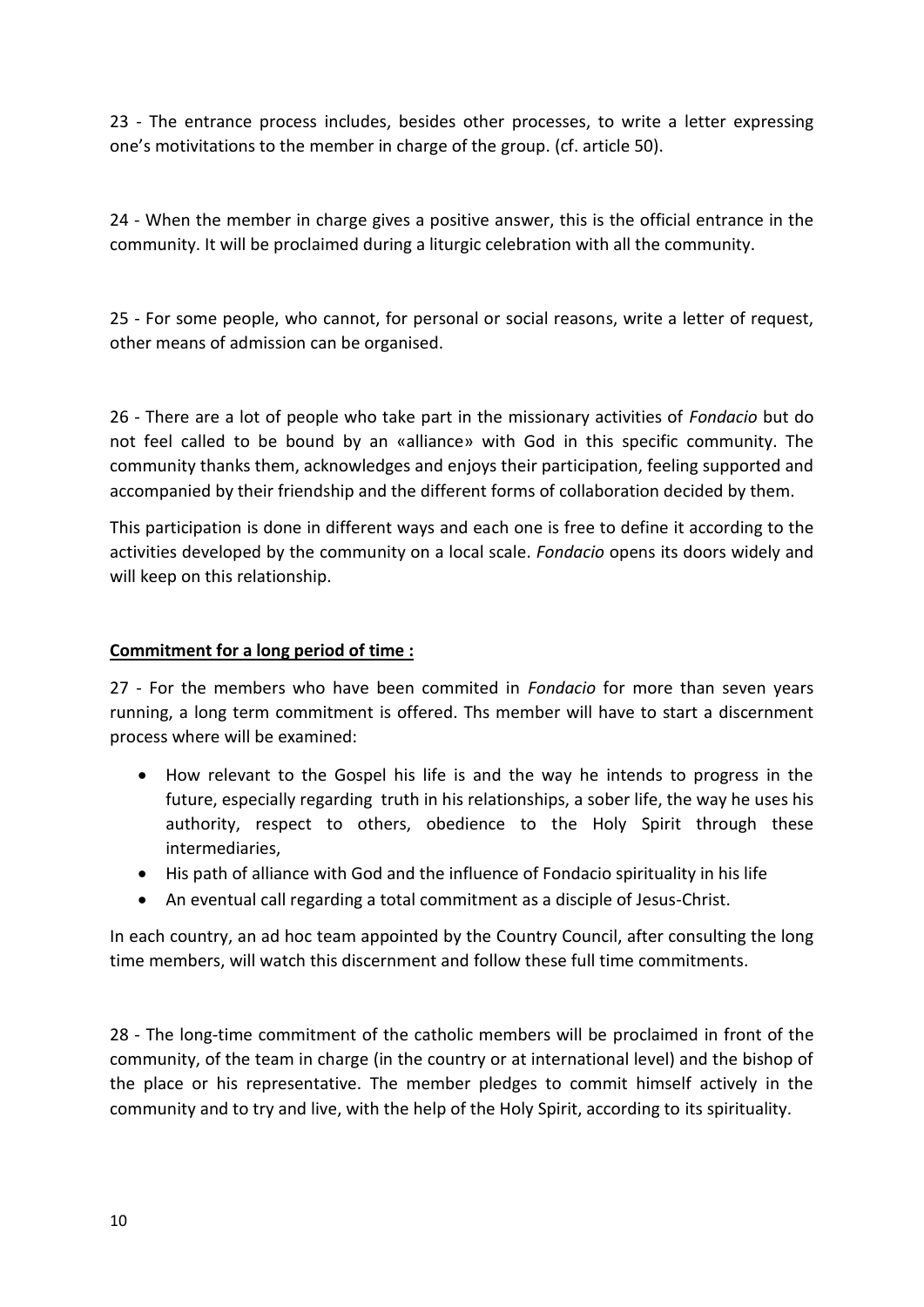This member is then proclaimed «full-time committed member»; for the associated members, this commitment will be pronounced in front of a person in charge from their Church.

The «full-time commited members» do not have any special rights or duties, but are called to be the witnesses of the lifestyle fruitfulness proposed by Fondacio. They commit themselves to be particularly respectful of the content of the article n° 27, especially in their relationship with the «intermediary entities» , especially with the Church, and their capacity to be both obedient and autonomous in their relationship with the persons in charge.

If a member committed for a time considers he wishes to leave Fondacio or this form of commitment, he will make this decision only after discerning with the team in charge, together with the Country Council; according to a process similar to the process he had to go through to become a full-time committed person.

The couples' commitment will be both personal and «as a couple» except in some cases discerned with the team in charge of the full-time committed member and with the Country Council.

#### **Full-time commitment**

30 - Some Fondacio members commit themselves as «full-time committed members» in answer to a personal call to give their life to God through a mission discovered by Fondacio. This kind of commitment is not limited in duration, except if there is no mission identified by the team in charge, and in that case it will come to an end.

31 - This mission, which is full-time most of the time, can be internal or external to Fondacio. It takes its roots in its spirituality and takes part to its global mission (cf article n° 5). A specific mandate with the content and duration of the mission will be delivered to the member.

32 - So that a married person can become «full-time member», he will have to get his partner's agreement.

33 - *Fondacio* makes sure that all the means they need will be granted to accomplish their mission and progress in their spiritual, human and professional life. It helps them to set up a financial and spiritual network, when their mission or professional life does not provide them with sufficient revenues. It also ensures that the full-time committed members have a social statute compatible with the law of each country.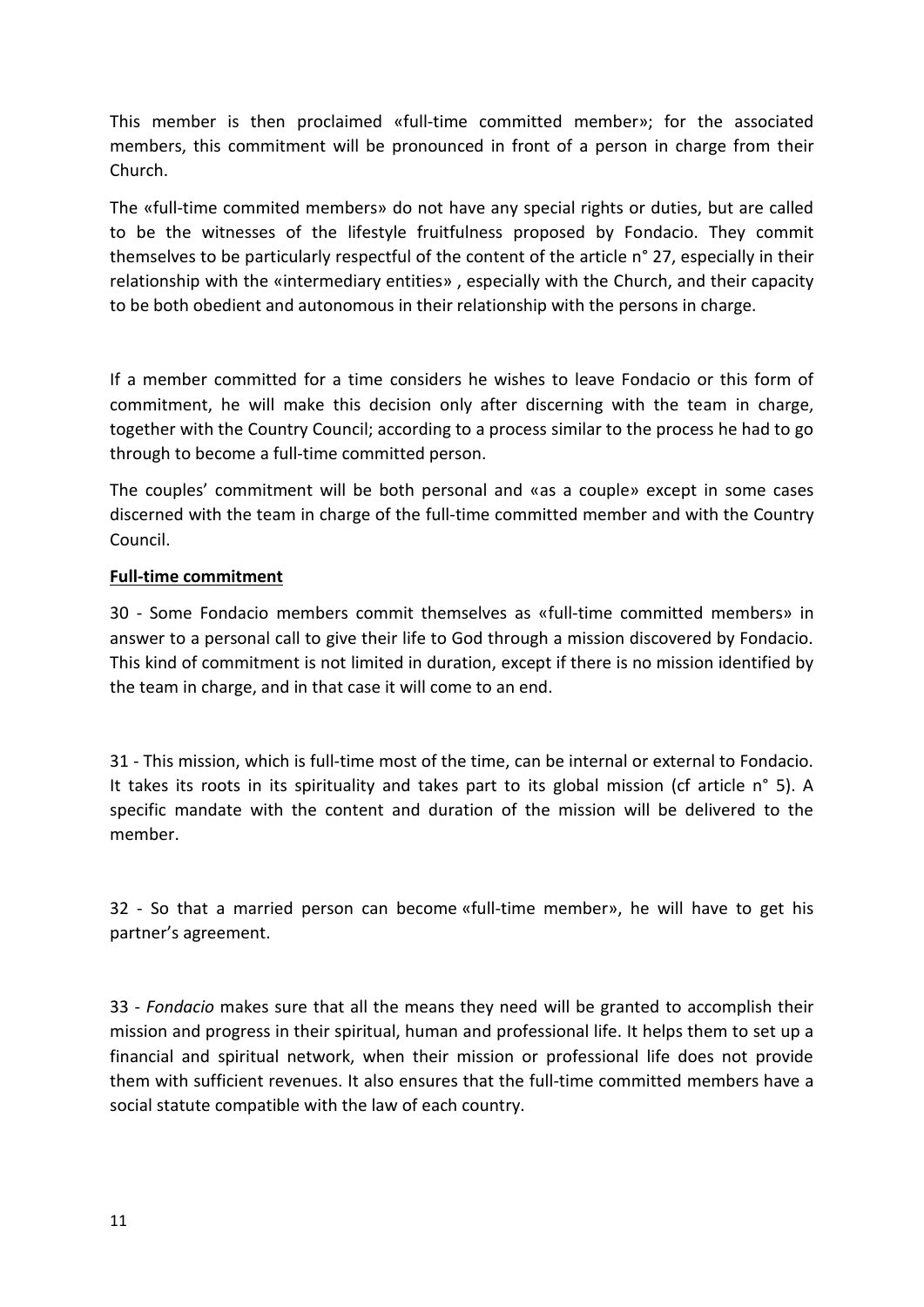34 - The members wishing to become full-time members have to follow a three year course enabling them to confirm their choice and giving them the necessary elements for their mission.

### **V - DEPARTURE - DISMISSAL**

35 - All the members are free to leave Fondacio at any moment. If they had undertaken, within the community, an activity with special deadlines, they are asked to do everything possible to respect their commitment.

The full-time committed members wishing to leave Fondacio accept to follow the process indicated in the article n° 29 and to inform the community of the reasons of their departure.

36 - The dismissal of a member of the community whose behaviour is an obstacle for the life of Fondacio, or a pure scandal in relation of the christian life (comportmental or moral problems, etc ……. ) will be proclaimed by a secret ballot by the Country Council or by the Council of Fondacio. The member will have the possibility to meet previously at least one person of the team in charge.

The dismissal can also be pronounced in case of serious or frequent violation of the present statutes.

37 - Those guilty of apostasy, heresy or schysme, cannot claim to remain a member of Fondacio. They will be authorised to appeal to the Church authorities (cf. Canon 316)

38 Any leaving member will not be allowed to complain of any kind of harm against him neither about the work he has freely developed within Fondacio while he was a member, nor as far as the tithe is concerned or gifts freely granted to Fondacio during the period of his commitment.

### **VI - GOVERNANCE**

39 - **The general principles** which manage the constitution and the smooth running of the organisation are the following;

- Priority to spiritual matters
- Discernment by the community and legitimity of the members in charge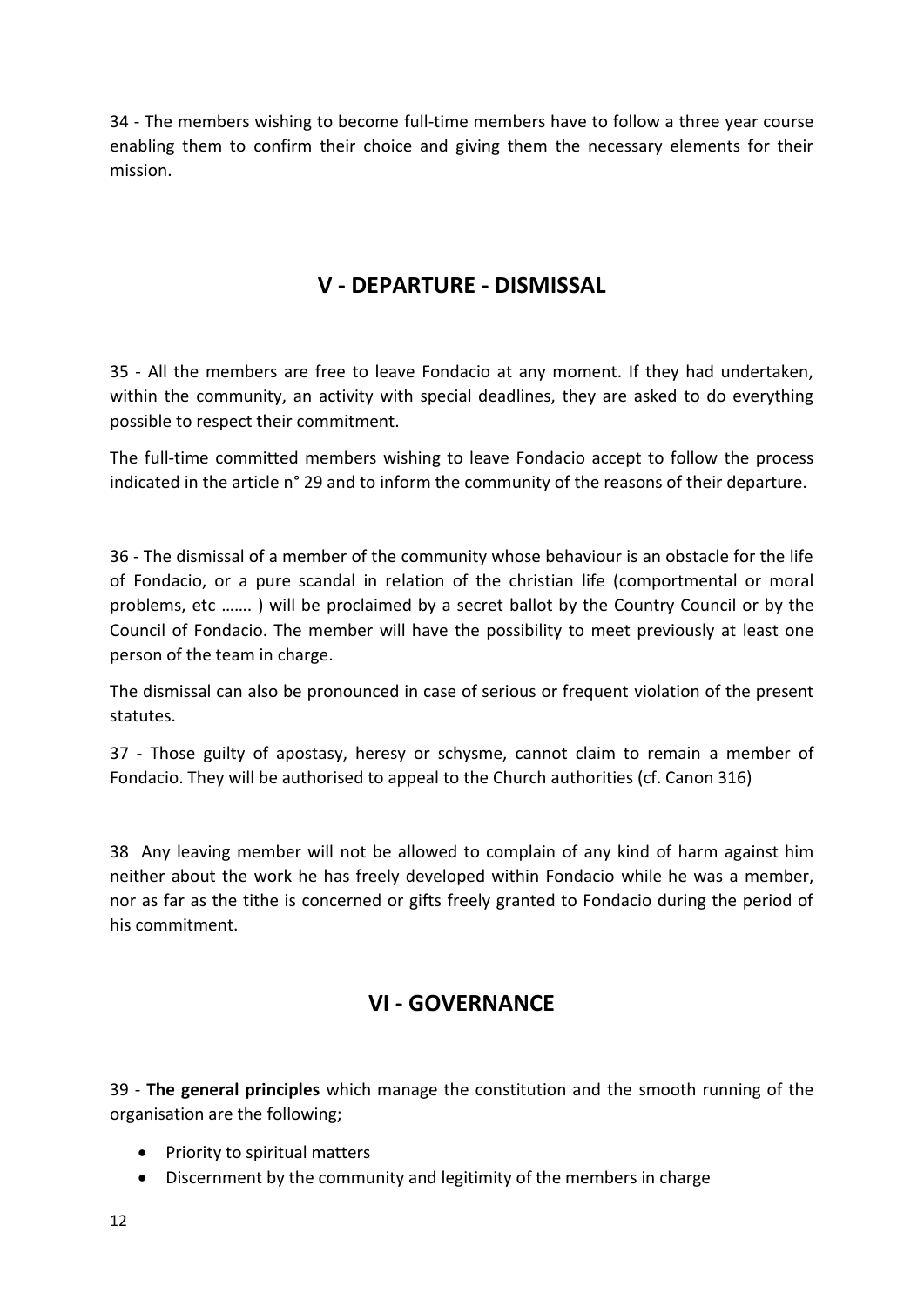- Co-responsibility and solidarity
- Subsidiarity
- Alterity and flexibility

The **discernment of the community** in all the acts of governance is fundamental to follow God's path as closely as possible.

40 - The Fondacio community offers a wide variety in terms of missionary projects, the audience to whom it addresses itself, and by its geographical bases. It is « one » as far as its spirituality and apostolical aims are concerned. Fondacio is then governed as a « **one yet diversified community »**

### **Fondacio managing teams at global level**

#### 41 **- Fondacio Congress**

The Fondacio congress is the last responsibility reference of the community in the world. It is the collective sign of its unity and diversity. It gathers the delegates of the principal entities composing *Fondacio* in the different countries.

It gathers every five years after being summoned by the Council, or in an extraordinary manner, after an urgent request of at least the two thirds of the delegates, still members of the Fondacio Community, in reference to the list of delegates of the previous Congress.

Its mission is :

- To listen to new ways opened by the Holy Spirit, following the charism of the *Fondacio* community
- To encourage unity at worldwide level
- To adopt the main lines of the general life of *Fondacio* for the years to come
- To elect the President of Fondacio and its Council
- To dismiss the President of Fondacio in case of serious fault ; the dismissal will be proclaimed only by summoning the Congress in an extraodinary session composed of at least two thirds of the members of the Congress. A secret ballot concerning the President dismissal is organised. The dismissal is then proclaimed at a simple majority.
- To ratify the fundamental texts of reference of Fondacio.

The Congress is composed of at least 100 people. It includes 50 % of the members of the Fondacio Council and of the Country Councils, and people with responsibilities in the coordination, project, department and service teams. The other 50 % of delegates are chosen by the members of the association through a consultation organised beforehand at the Congress.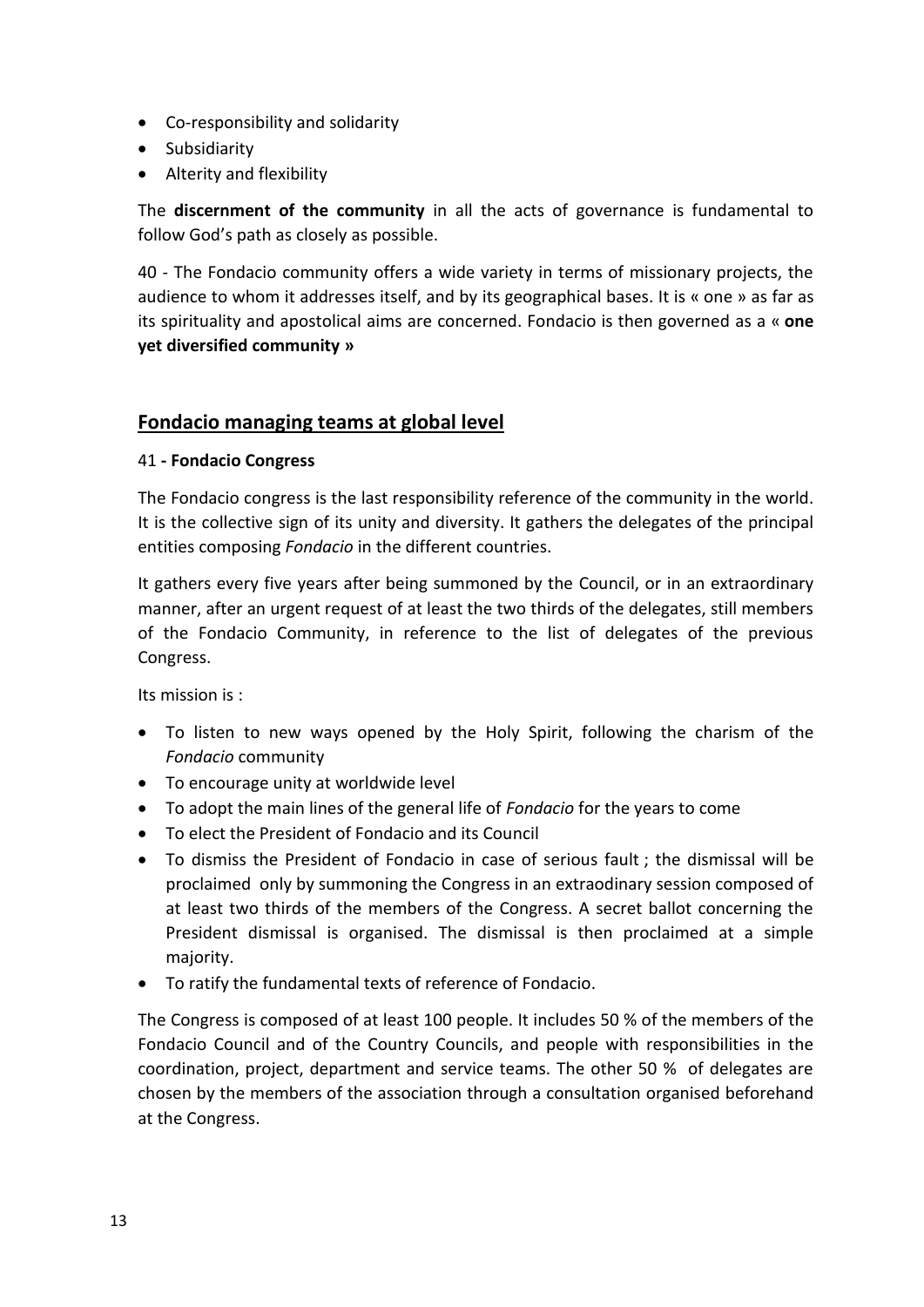#### 42 - **The Fondacio Council**

It is in charge of the «one yet diversified community». It is composed of at least seven members and a maximum of twelve. The members of Fondacio Council are appointed for a five year mandate. There cannot be more than 2 successive running mandates. The members of the Fondacio Council cannot cumulate this mandate with one of member of the Country Council.

Gathered around the President, the Council of Fondacio is the keeper of the unity and the identity of Fondacio in all the countries where the community is present. It meets as often as necessary. It is in charge of governing, helping Fondacio to develop the seeds of novelty, to accompany the growth of Fondacio and its mission in the world, in surveying the principle of subsidiarity in the respect of a common identity.

To that end:

- They welcome the word inspired by the Holy Spirit to the Congress and the main groups of the Congress during their meditation.
- It implements the orientations of the Congress and their pastoral enforcement.
- It proposes for the next Congress new fundamental orientations for the growth of the community and its mission.
- It authenticates, ad experimentum, the refence documents of Fondacio, the background documents presented by one or several Country Councils when they have a general meaning and can help the countries in carrying out their mission. They present them to the Congress to be ratified.
- It accompanies the pastoral actions of the countries and continents,
- It coordinates *Fondacio* both with the Holy See and the international representatives of the Catholic Church,
- It watches the communion between the Fondacio community and the other local christian communities,
- It encourages the creation of *Fondacio* training centres. It guarantees their identity in the different countries (relevant to *Fondacio* charism),
- It appoints the persons in charge in the different countries according to the regulations defined in the article n° 49,
- It presides over all the decisions concerning the exchange of goods, of human and financial means between the different countries and continents, especially the solidarity between countries and continents,
- The Council is assisted by a team of pelple «in charge of a mission» for the running and implementation of the decisions made,
- It has a role of representive and public relation.

### 43 - **The President of Fondacio**

The President's mandate is for five years, and can be renewed only once.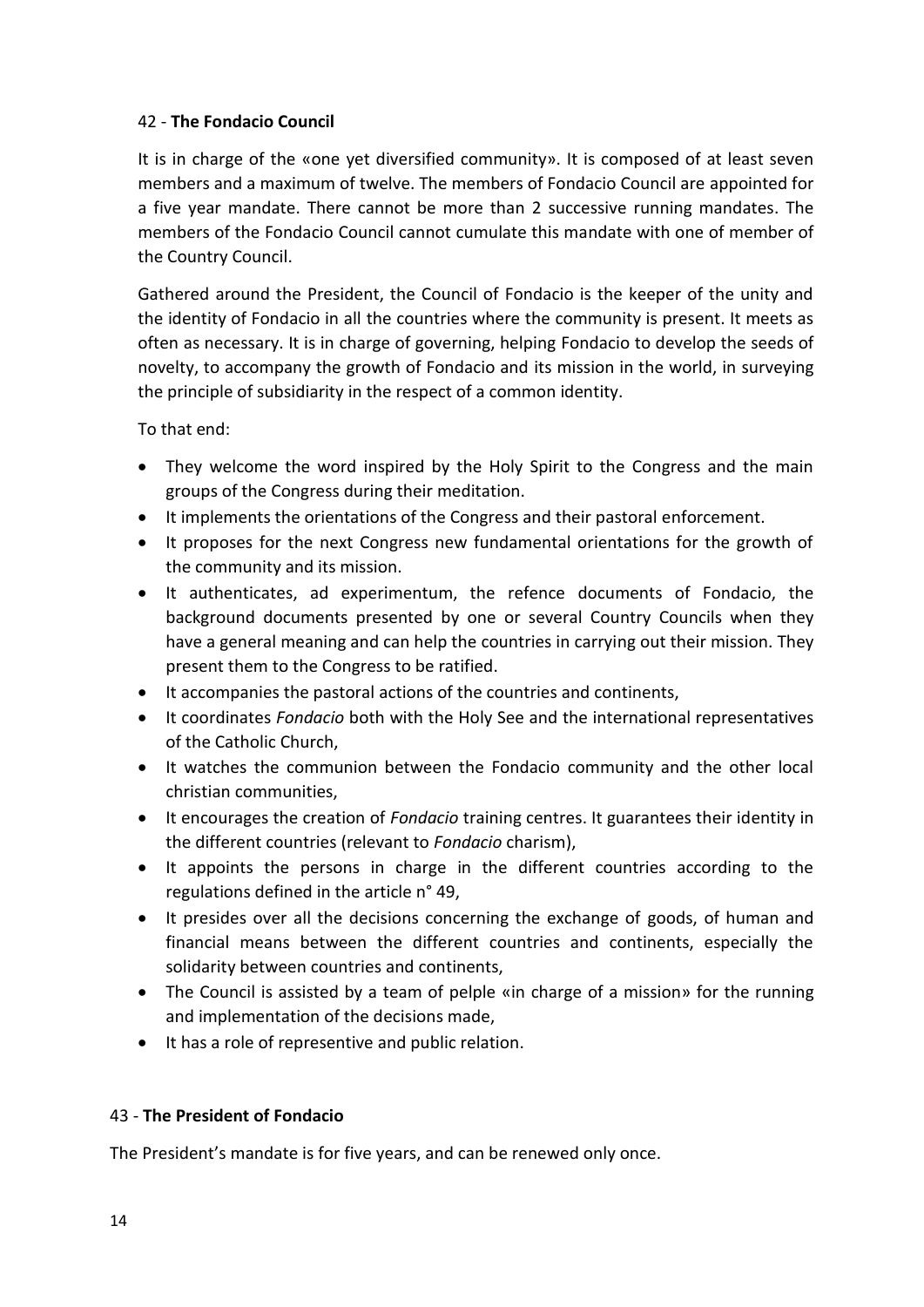The President of Fondacio is elected by the Congress by secret ballot as being the person in charge of the whole community. As a consequence, he is the sign of the unity of *Fondacio* and the ultimate keeper of the initiatives made for its spiritual and missionary spirit.

- He summons and presides over the Council according to a precise agenda. He watches the ongoing of its mandate and duties such as described in the previous paragraph.
- He surveys and accompanies the pastoral activities of the persons in charge of countries, continents, as well as the members of the Council,
- He appoints and sends the people in charge of the countries to their mission (R1). Together with the R1, he appoints the second person in charge of the country (R2). He can delegate this mission to any member of the Council, particularly to the person who accompanies the country. He is entitled to discharge a R1, after the Council of Fondacio has made the decision, after hearing the Council of the country and the ecclesiastical Assistant of Fondacio.
- He represents Fondacio for the official representatives of the Catholic Church and towards religious or lay groups who he is in relation with,
- At civil level, the President of Fondacio will be the President of the mother legal association on a worldwide level. He will overview that all the obligations imposed by the law have been fulfilled and to provide Fondacio with the legal supports enabling the community to grow.
- He is particularly concerned by special events organised at country level by attending or being represented.

### 44 - **Procedures to appoint the President and the members of the Council**

Members whose names are suggested by the different countries are elegible after a time of discernment by the community. This is organised during the months preceding the Congress. An «ad hoc» team, which will be neutral and composed of answerable people, appointed by the Council for this process, will do everything possible so that the discernment will be made in good conditions and the final election will take place during the Congress.

There is no «quorum» of people. Only the present members will vote. Proxies will not be used.

The election of the President is made by secret ballot. The necessary majority to be elected is 2/3 of the votes.

The election of the other members of Fondacio Council follows the President's. The election is made through secret ballot.The Council will be elected with a simple majority.

The President chooses one or two vice-presidents within the Council of Fondacio, taking into account the votes expressed by the Congress. The first vice-president replaces the President when he is prevented to come or absent for serious reasons.

The elected President introduces himself **to the bishop of the local headquarters and to the President of the Pontifical Council for Laity.** He cannot be in charge of a country at the same time (if he is, he has to resign).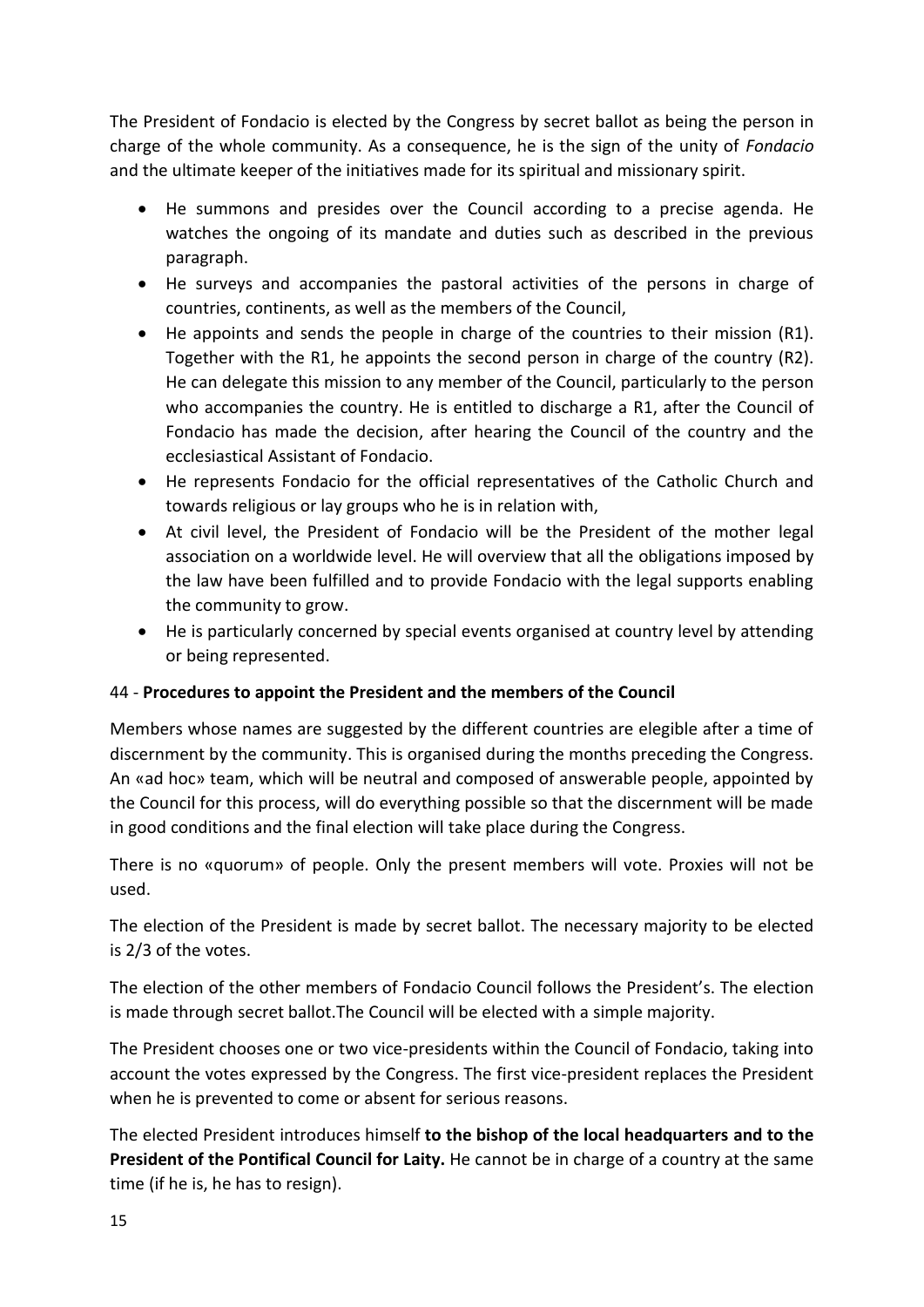In case of serious fault, the President of Fondacio cans be dismissed by the Congress (following the procedure described at the article 41).

45 - For each level of responsibility, advisers, either ecclesiatical or other, can be consulted or called as observers during meetings or to company the persons in charge in special decisions, especially for pastoral issues.

The Council of Fondacio has, through its President, regular relationship with the Ecclesiatical Assistant that he will consult for any important decision relating to the mission of the Community.

Between two Congresses, **the Group of the Heads of Countries** meet with the the Fondacio Council at least twice, for at least four days, to g**iv**e their advice and appeal, if necessary, to the Fondacio Council, about the life and the mission of the Community.

#### **Managing representatives of a country**

45 - In a country, it is the Heads of the Countries, the Country Council and the Assembly of the persons in charge, who will govern Fondacio. These representatives, being part of the only Fondacio Community present in the world, always refer to the Fondacio Council.

#### 47 - Each country has an **Assembly of members in charge**

It is composed of :

- The members of the Country Council
- The heads of the community groups (cf art. 50), of the departments and services
- Persons having had responsibilities at local, national of international level within Fondacio during at least a full year. The list of these persons is made up according to a quota and criteria validated previously by the Council of Fondacio.

The Assembly of the Members in charge is a place for decisions and consultation in a spirit of communion.

Its mission includes :

- To approve the specific orientations of the country and the pastoral project elaborated by the Country Council under the light of the Fondacio Congress and the decisions made by the Council for its enforcement in the country environment.
- To discuss and approve the budget and the accounting, according to the legal regulations. The budget of the country includes the solidarity approach as well as the community needs (deprived countries, Congress, national meetings, training institutes …)
- To give its advice (consulting body) on some foudamental texts which are a reference and other decisions the Country Council would like to submit ….
- To give its advice about the conclusions of *Fondacio* life in the country and its evolution, about which the Country Council needs some light,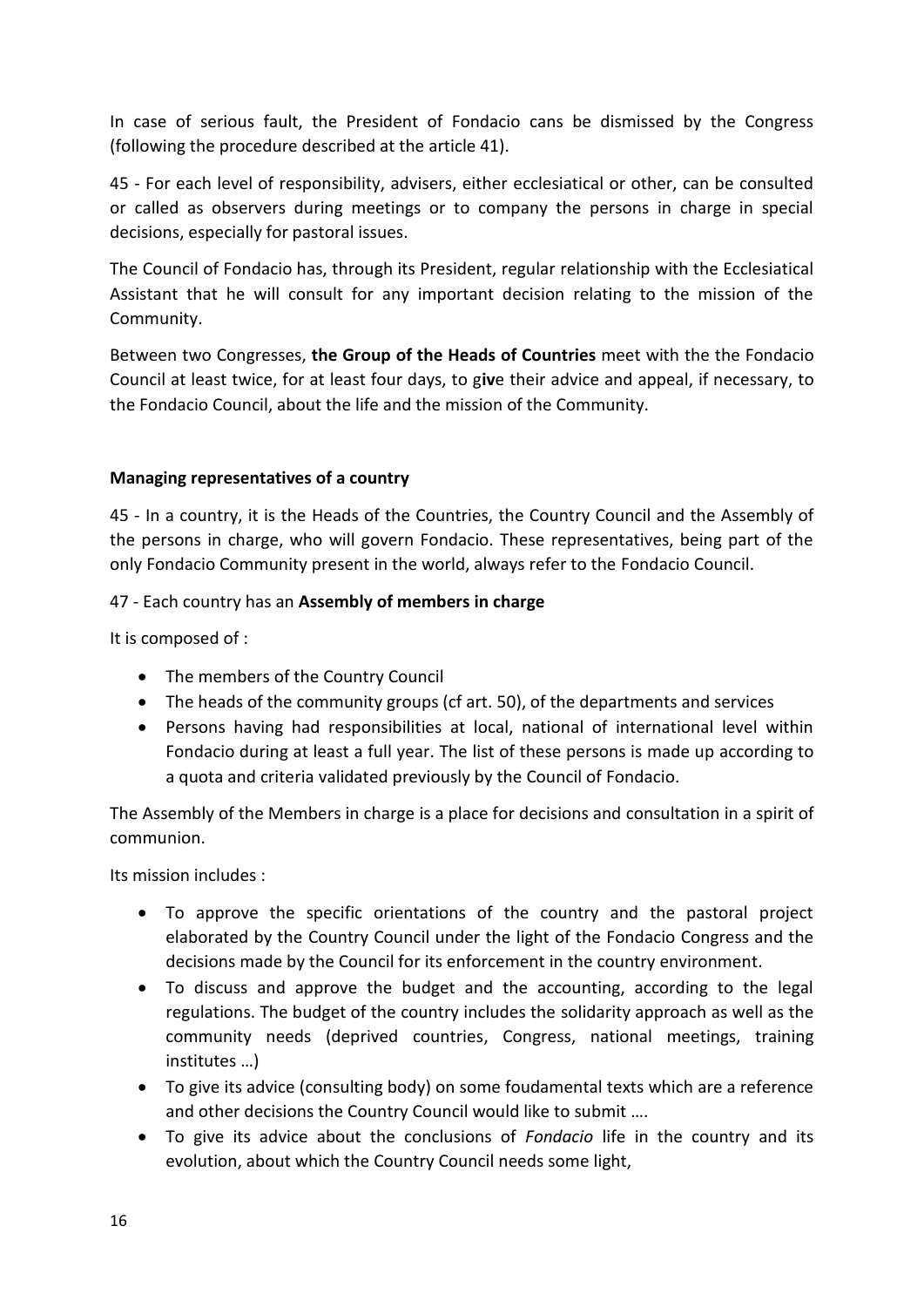• Make an investigation among the country members to help them to choose the R1s and the members of the Council.

The assembly of the Members in charge gathers after being summoned by the Head of the Country at least once a year or after special request by at least one third of its members.

48 **- The Country Council** is composed of 5 to 8 members. It can be surrounded by a team of experts or collaborators for the running and the implementation of decisions. The Council members mandate is for two years, renewable twice.

The Country Council is charged of running *Fondacio* in the said country.

As a consequence, the **Country Council**:

- Interprets and implements, at the country level, the principal orientations accepted by the Fondacio international Congress as well as the decisions made by the Council of Fondacio, related to the « One Community » and having an impact on the country.
- Implements the orientations of the R1 Assembly,
- Makes sure Fondacio charism is respected and developed worldwide, especially on its continent, following the «common good» and solidarity with the most deprived countries, managing the human and financial resources, taking into account the fact they belong to a larger entity with whom each country is linked.
- Looks after the training and spiritual growth of the persons in charge, as well as the animation of the community life in the country.
- Takes charge of the coordination, the organisation and the promotion of the missionary activities, of the training and evangelisation programmes. They are also charged of the service and social development projects as well as the animation of the community at national level. It inspires new initiatives in these different fields.
- Appoints the heads of departments and services
- Links with the bishops of the dioceses where the community is based and ensures the good participation to the local ecclesial life,
- Tries to promote ecumenism
- Manages the human resources in order to help to the growth of the persons called to have responsibilities,
- Discerns and proposes everything helping Fondacio to develop in the groups present in the different countries (community groups, regions, associated groups..) and gives them the references necessary for their mission.
- Sends the full time members and the R1s to mission (community groups, missionary projects, services …) and, eventually, dismisses them if the behaviour or orientations taken by some members are a threat for Fondacio.
- Creates the necessary structures (regions, services...) necessary to help *Fondacio's* communion and mission.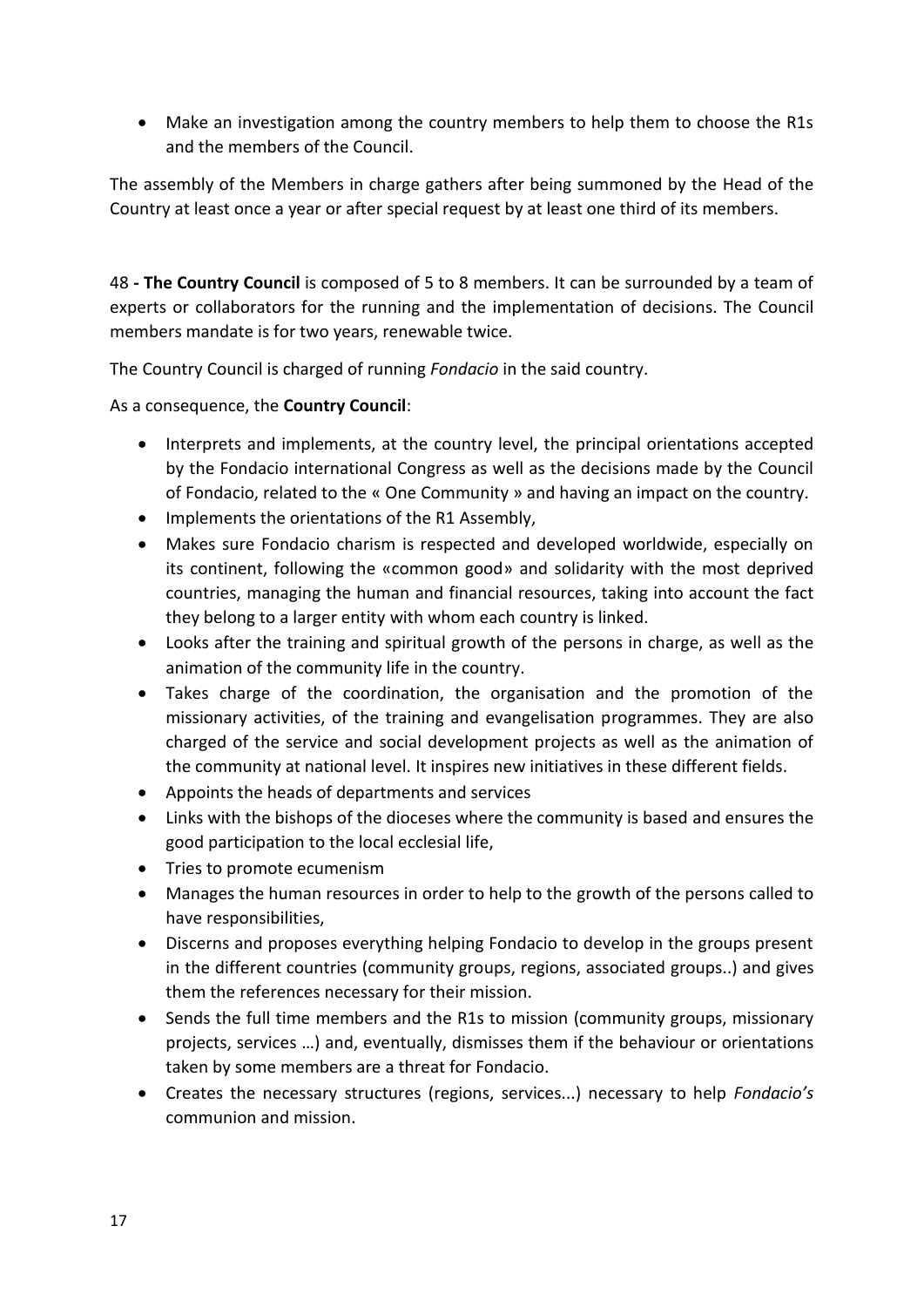49 - The **Head of Country** is appointed by the President of Fondacio together with the Fondacio Council, after consulting the Assembly of the members in charge of countries. The mandate of the Head of Country is for four years, renewable once. His mission :

- Together with the Country Council, he surveys the life and mission of the community (cf. article n° 48)
- He chooses, after consulting the Assembly of R1, and together with the person he is referring to at the Fondacio Council, one or two assistants (R2s). They choose together the other members of the Country Council, taking into account the Assembly advice.
- He encourages the communion with the «one yet diversified community» and the participation of his country to the growth and development of Fondacio in the world.
- He represents Fondacio with the Catholic Church representatives and with the religious or civil representatives of the ccuntry who he is linked with.
- On a civil level, in most countries, a legal association will be created. The R1 will do everything necessary to meet the obligations imposed by the law (accounting, summoning to the General Assemblies, etc …). He guarantees the associations within his scope of responsibilities. By definition, he is the president of the mother company of his country. He works together with the headoffice of Fondacioto as a whole. He tries to apply the social laws enforced in the country to his staff.

#### **Community groups and missionary projects**

50 - Each community group is animated by a team in charge of at least 3 persons, one of them being the first in charge.

Appointing the team in charge of each community group has to be discerned with the Holy Spirit, with the community group (consultation), the persons concerned (availibility), and the superior reresentatives (confirmation and going to mission).

The Head first, then the members of the team in charge of community groups, are appointed by the Country Council for a two years mandate, renewable at least twice.

The missionary projects are supported by the community groups, surveyed by the of the Country Council. Their persons in charge are appointed by the Country Council for two renewable years.

# **VII – RELATIONSHIP WITH THE HIERARCHY**

51 - Fondacio will have a real existence in the diocese as soon as the local bishop - or one of his representatives - has agreed with its presence in the area.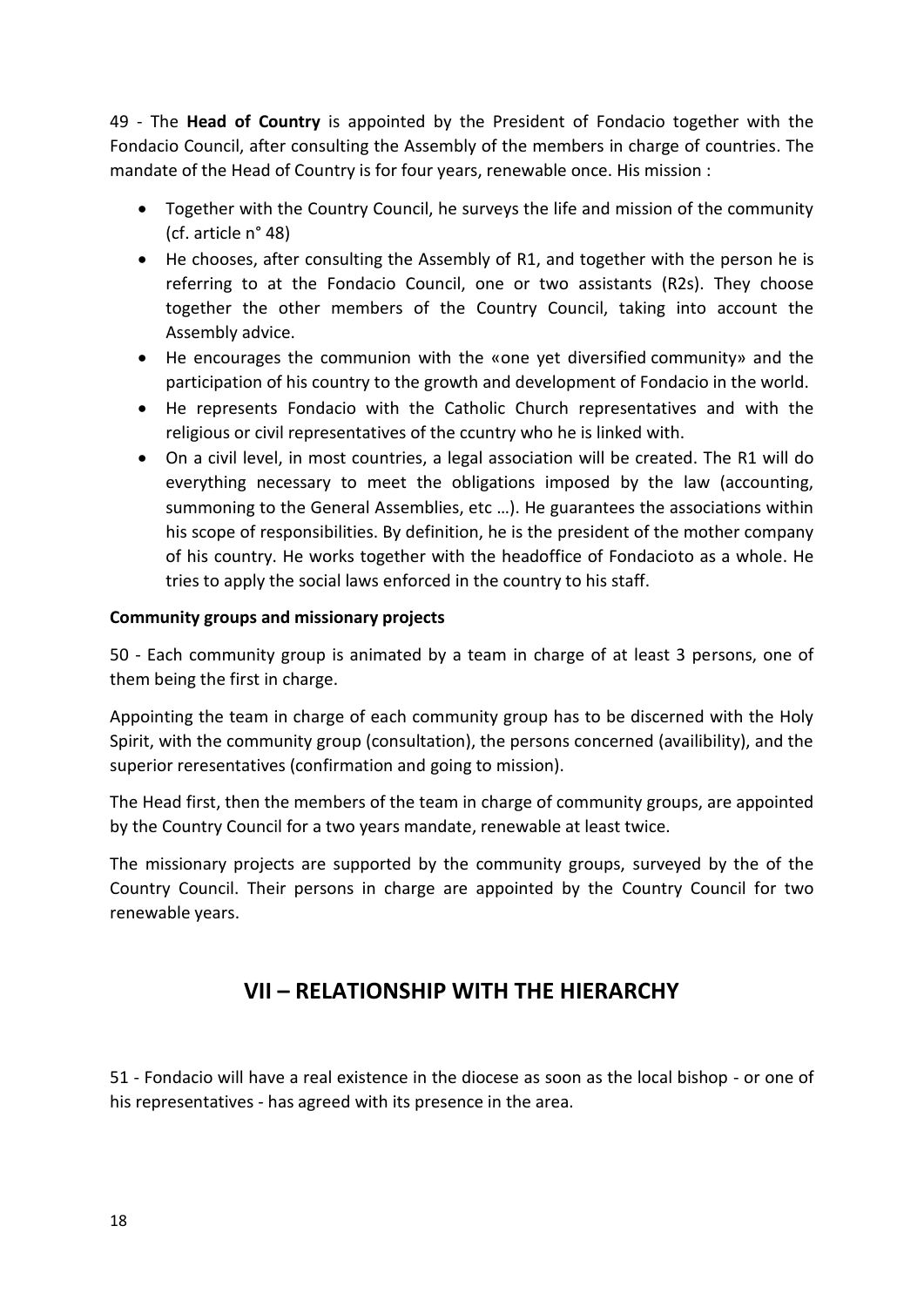52 - In a diocese, the Heads of Fondacio have regular relationships with the bishop of the diocese, or its representatives, aiming at a full communion. The bishop of the diocese will be informed of the different missionary projects of the community. Besides, *Fondacio* will try to collaborate with other associations (canon 328) and setpartnerships to carry out these common projects.

53 - Fondacio chooses, according to the Catholic Church law, an ecclesiatical assistant after approval by the pontifical Council for the Laity , with agreement of the Ordinary or from the person to whom this person reports.

The Council of Fondacio, thanks to its president, links regularly with the Holy See, especially for the Pontifical Council for the Laity.

# **VIII – REGULATIONS ABOUT CLERGY AND CONSECRATED PERSONS**

54 - The members of the Clergy committed in Fondacio have the same rights and duties as the other members, except for the specific obligations they have in regard with their place of incardination.

55 - As for the members of the Clergy, the Ordinary of their incardination place must indicate, by written authorisation:

- Their role as a «full-time member» so that the mission will be valid,
- Their obligation to be «committed for a long period» so that the commitment in time will be valid

56 - As for the Consecrated persons, they need the agreement of their community Head to join Fondacio.

Their head will have to draw a document indicating:

- Their role as a «full-time member» so that the mission will be valid
- Their obligation to be «committed for a long period» so that the commitment in time will be valid

57 - The issues specific to priests and religious persons will be dealt with by a member of the Country Council who will have been appointed by the Council of the country.

# **IX – PROPERTIES**

58 - *Fondacio* manages its properties according to its statutory projects, as defined by her statutes, in agreement with the canon 325. The management of the properties is under the